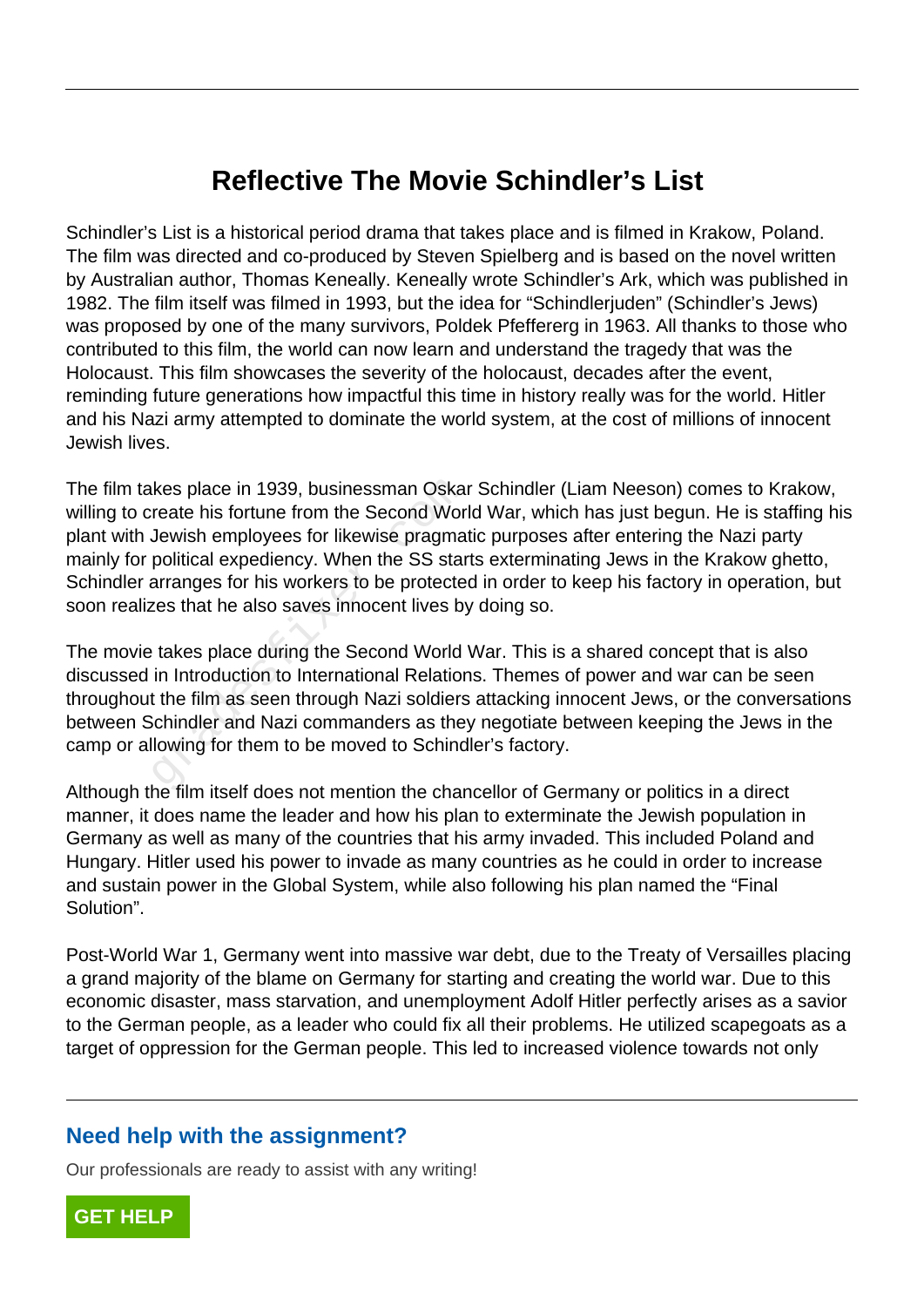Jewish people, but also those who were deemed "undesirable", such as Gypsies, Slavs, and the disabled (amongst many more). Hitler wanted to perfect the German race.

The film showcases many instances of German Nazi commanders and Soldiers using their power to oppress and even kill the Jewish people in Poland. This utilization of power to control others can also be seen in a greater scheme in the world. Utilizing an Offensive Realist's perspective, it can be seen through Germany's diplomatic actions as Hitler commanded his troops to invade Poland, France, Czechoslovakia, and other countries prior to and during the Second World War. This act of invading can be seen as an act of power, as Hitler tried to gain and sustain Germany's status as a powerful leader during World War 2. He did not wait until other countries threatened Germany but instead took advantage of their weakness. Germany utilized these captured territories for new markets to grow Germany's economy and took control of its resources as one of the many forms of exploitation. In the same way, Nazi's across Germany and her captured countries, oppressed the "undesirables", kicking them out of their homes, stealing personal belongings, and placing these people into cramped ghettos to control them.

Schindler's List advocates for future generations to remember and understand how despicable and tragic the Holocaust was and will always be. Reminding future generations about the many lives that were lost during the Second World War. Whether that be Jewish lives or the mass casualties that occurred during the battles themselves. This can be seen in a small but impactful part of the film where a little girl is running around as the Nazi's invade the homes of Jewish people in Krakow. She can be seen as the only character in color, as her red coat shines through the masses, as a symbol of the importance of every individual life that was lost and/or impacted in the Holocaust. Schindler's impact on the Jewish community shifts the focus in the movie from the millions of lives lost to the thousand that he saved. His decision to pick these people from the concentration camps and into his factory affected generations and generations past those who he saved in his lifetime alone. Although this wasn't his prime intention, soon he realized the importance of his factory and continued to use his power to save lives. This is the main purpose of the movie. Germans like Schindler who risked their lives, reputations, and families to save the innocent people deemed "unfit" for Hitler's Germany. In.<br>
In:<br>
S List advocates for future generations<br>
the Holocaust was and will always be.<br>
vere lost during the Second World War<br>
that occurred during the battles thems<br>
film where a little girl is running arounc<br>
Krakow. S

I believe that Schindler's List showcases a factual and objective version of what Oskar Schindler did during the holocaust. Although there are very emotional and even gruesome scenes included, nothing can or will ever justify the systematic murder of an ethnic group. No massacre or genocide will ever be justified. Spielberg does a beautiful job of including factual evidence, and real-life events, in order to be politically correct as well as presenting a credible but also informative film.

This film does connect with me, as well as any other movie that I've seen about the Holocaust.

## **Need help with the assignment?**

Our professionals are ready to assist with any writing!